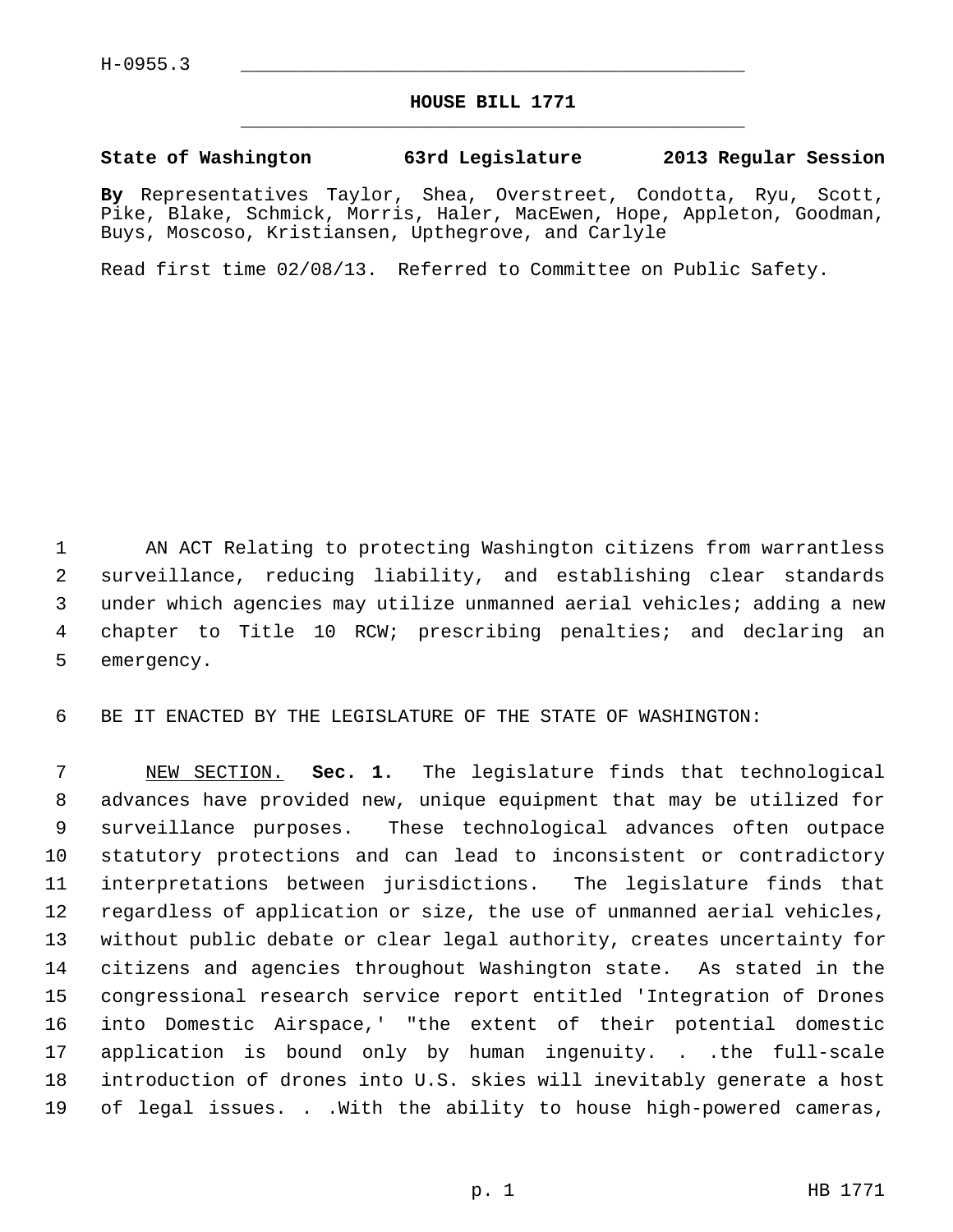1 infrared sensors, facial recognition technology, and license plate 2 readers, some argue that drones present a substantial privacy risk." 3 The legislature finds that drones do present a substantial privacy risk 4 potentially contrary to the strong privacy protections enshrined in 5 Article I, section 7 of the Washington state Constitution that reads 6 "No person shall be disturbed in his private affairs, or his home 7 invaded, without authority of law."

 8 The legislature further finds that the lack of clear statutory 9 authority for the use of unmanned aerial vehicles may increase 10 liability to state and local jurisdictions. It is the intent of the 11 legislature to provide clear standards for the lawful use of unmanned 12 aerial vehicles by state and local jurisdictions.

13 NEW SECTION. **Sec. 2.** The definitions in this section apply 14 throughout this chapter unless the context clearly requires otherwise. 15 (1) "Agency" means any agency, authority, board, department, 16 division, commission, institution, bureau, or like governmental entity 17 of the state or of any unit of local government including counties, 18 cities, towns, regional governments, and the departments thereof, and 19 includes constitutional officers, except as otherwise expressly 20 provided by law. "Agency" also means each component part of the 21 legislative, executive, or judicial branches of state and local 22 government, including each office, department, authority, post, 23 commission, committee, and each institution or board created by law to 24 exercise some regulatory or sovereign power or duty as distinguished 25 from purely advisory powers or duties. "Agency" also includes any 26 entity, whether public or private, with which any of the foregoing has 27 entered into a contractual relationship for the operation of a system 28 of personal information to accomplish an agency function.

29 (2) "Biometric identification system" is a system that collects 30 unique physical and behavioral characteristics including, but not 31 limited to, biographical data, facial photographs, fingerprints, and 32 iris scans to identify individuals.

33 (3) "Court of competent jurisdiction" includes any district court 34 of the United States or any United States court of appeals that has 35 jurisdiction over the offense being investigated; is in a district in 36 which the public unmanned aircraft will conduct a search or a court of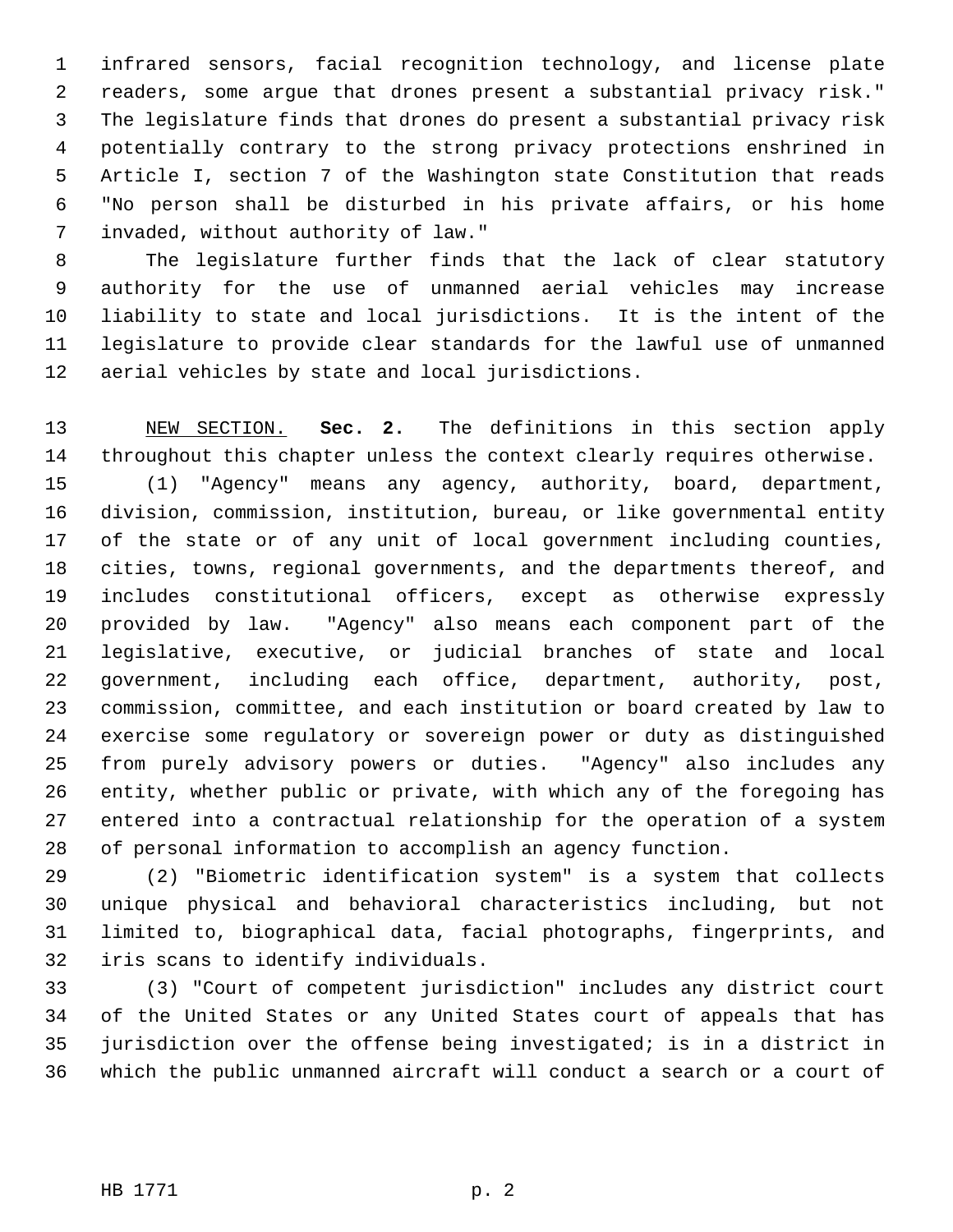1 general jurisdiction authorized by the state of Washington to issue 2 search warrants.

 3 (4) "Inspection warrant" is an order in writing, made in the name 4 of the state, signed by any judge of the court whose territorial 5 jurisdiction encompasses the property or premises to be inspected or 6 entered, and directed to a state or local official, commanding him or 7 her to enter and to conduct any inspection, testing, or collection of 8 samples for testing required or authorized by state or local law or 9 regulation.

10 (5) "Judicial officer" means a judge, magistrate, or other person 11 authorized to issue a criminal, inspection, or administrative search 12 warrant.

13 (6) "Law enforcement officer" means any general authority, limited 14 authority, or specially commissioned Washington peace officer or 15 federal peace officer as those terms are defined in RCW 10.93.020.

16 (7) "Person" includes any individual, corporation, partnership, 17 association, cooperative, limited liability company, trust, joint 18 venture, government, political subdivision, or any other legal or 19 commercial entity and any successor, representative, agent, agency, or 20 instrumentality thereof.

21 (8) "Personal information" means all information that (a) 22 describes, locates, or indexes anything about a person including, but 23 not limited to, his or her social security number, driver's license 24 number, agency-issued identification number, student identification 25 number, real or personal property holdings derived from tax returns, 26 and his or her education, financial transactions, medical history, 27 ancestry, religion, political ideology, or criminal or employment 28 record; (b) affords a basis for inferring personal characteristics, 29 such as finger and voice prints, photographs, or things done by or to 30 such person; and the record of his or her presence, registration, or 31 membership in an organization or activity, or admission to an 32 institution; or (c) describes, locates, or indexes anything about a 33 person including, but not limited to, intellectual property, trade 34 secrets, proprietary information, or operational information.

35 (9) "Public unmanned aircraft system" means an unmanned aircraft 36 and associated elements, including communications links, sensing 37 devices, and the components that control the unmanned aircraft,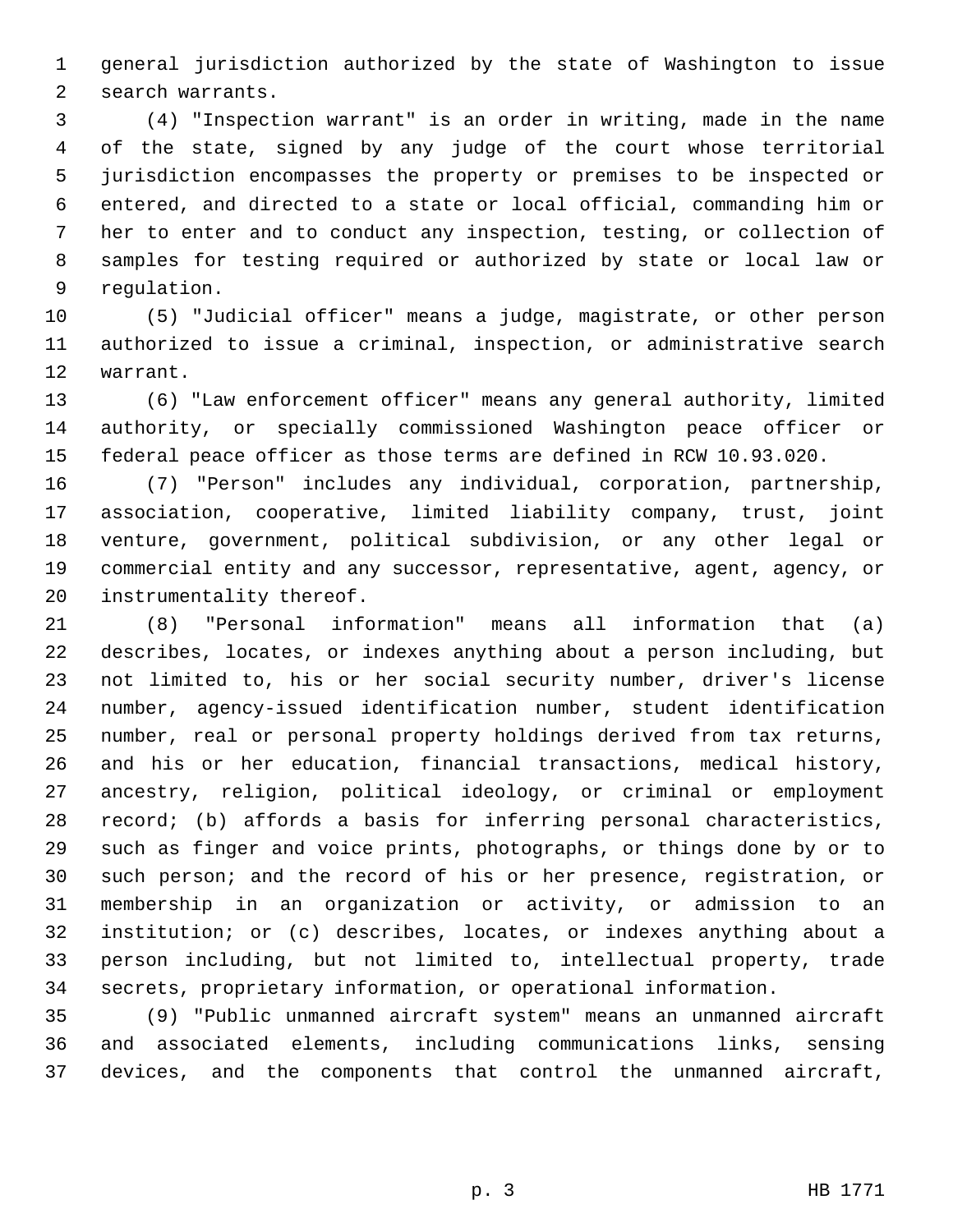1 operated by an agency or at the direction of or under the control of an 2 agency.

 3 (10) "Sensing device" means a device capable of acquiring data or 4 information from its surroundings including, but not limited to, 5 cameras using visible, ultraviolet, or infrared frequencies, 6 microphones, thermal detectors, chemical detectors, radiation gauges, 7 and wireless receivers in any frequency.

 8 (11) "Trade secrets" means all forms and types of financial, 9 business, scientific, technical, economic, or engineering information, 10 including patterns, plans, compilations, program devices, formulas, 11 designs, prototypes, methods, techniques, processes, procedures, 12 programs, or codes whether tangible or intangible, and whether or how 13 stored, compiled, or memorialized physically, electronically, 14 graphically, photographically, or in writing, which the owner has taken 15 reasonable measures to protect and has an independent economic value.

16 (12) "Unmanned aircraft" means an aircraft that is operated without 17 the possibility of human intervention from within or on the aircraft.

18 (13) "Unmanned aircraft system" means an unmanned aircraft and 19 associated elements, including communication links and components that 20 control the unmanned aircraft that are required for the pilot in 21 command to operate safely and efficiently in the national airspace 22 system.

23 NEW SECTION. **Sec. 3.** Except as otherwise specifically authorized 24 in this chapter, it shall be unlawful to operate a public unmanned 25 aircraft system or disclose personal information about any person 26 acquired through the operation of a public unmanned aircraft system.

27 NEW SECTION. **Sec. 4.** (1) No state agency or organization having 28 jurisdiction over criminal law enforcement or regulatory violations 29 including, but not limited to, the Washington state patrol, shall 30 procure a public unmanned aircraft system without the approval of the 31 legislature.

32 (2) No department of law enforcement of any city, county, or town 33 or any local agency having jurisdiction over criminal law enforcement 34 or regulatory violations shall procure a public unmanned aircraft 35 system without the approval of the governing body of such locality.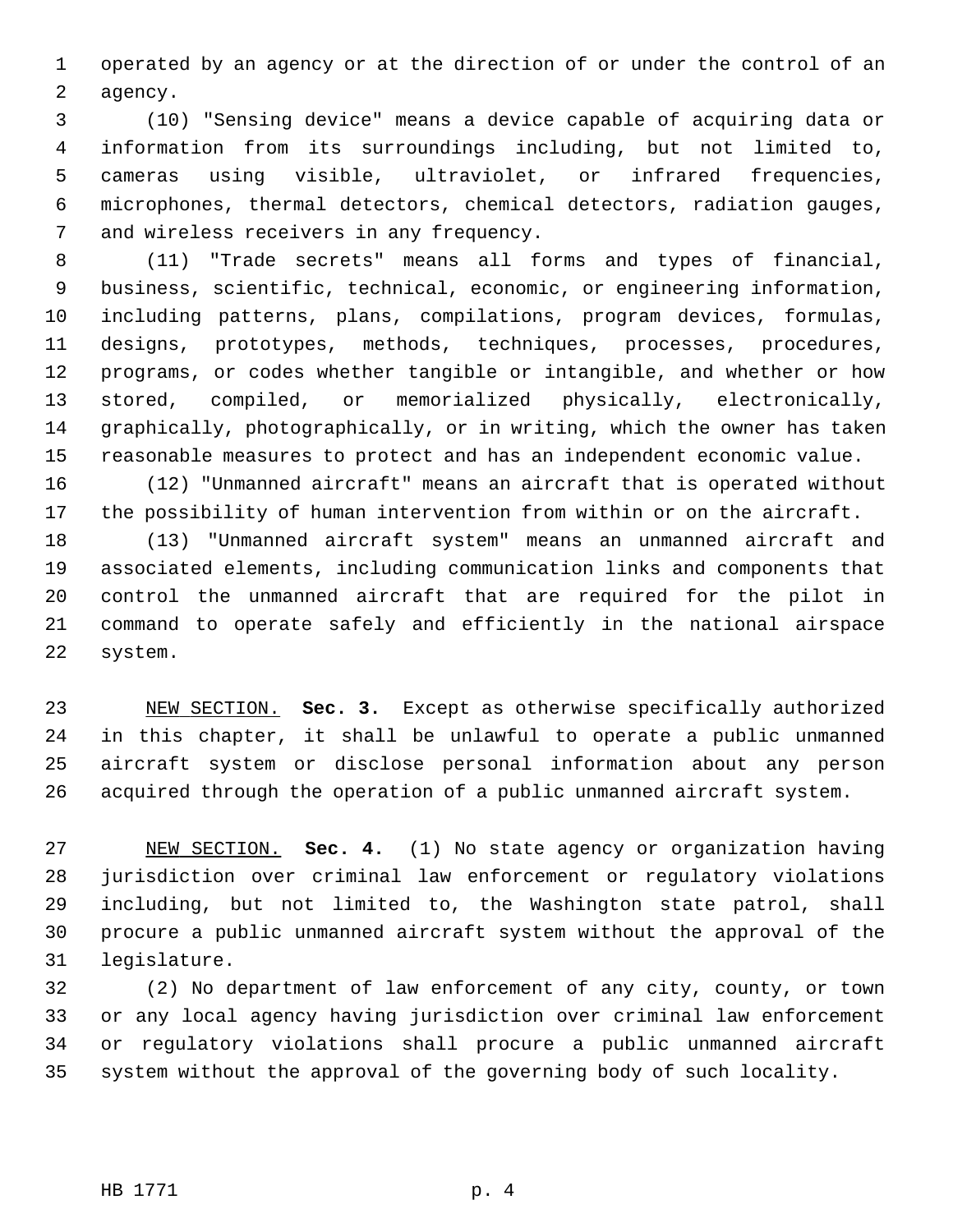1 NEW SECTION. **Sec. 5.** All operations of a public unmanned aircraft 2 system or disclosure of personal information about any person acquired 3 through the operation of a public unmanned aircraft system shall be 4 conducted in such a way as to minimize the collection and disclosure of 5 personal information not authorized under this chapter.

 6 NEW SECTION. **Sec. 6.** A public unmanned aircraft system may be 7 operated and personal information from such operation disclosed in 8 order to collect personal information only pursuant to a criminal 9 warrant issued by a court of competent jurisdiction or as otherwise 10 provided in this section.

11 (1) Each petition for a search warrant from a judicial officer to 12 permit the use of a public unmanned aircraft system and personal 13 information collected from such operation shall be made in writing, 14 upon oath or affirmation, to a judicial officer in a court of competent 15 jurisdiction for the geographic area in which a public unmanned 16 aircraft system is to be operated or where there is probable cause to 17 believe the offense for which the public unmanned aircraft system is 18 sought has been committed, is being committed, or will be committed.

19 (2) The law enforcement officer shall submit an affidavit that 20 shall include:

21 (a) The identity of the applicant and the identity of the agency 22 conducting the investigation;

23 (b) The identity of the individual and jurisdictional area for 24 which use of the public unmanned aircraft is being sought;

25 (c) Specific and articulable facts demonstrating probable cause to 26 believe that there is criminal activity and that the operation of the 27 public unmanned aircraft system will uncover evidence of such activity 28 or facts to support the finding that there is probable cause for 29 issuance of an administrative search warrant pursuant to applicable 30 requirements; and

31 (d) The name of the county or city where there is probable cause to 32 believe the offense for which use of the unmanned public aircraft 33 system is sought has been committed, is being committed, or will be 34 committed.

35 (3) If the judicial officer finds, based on the affidavit 36 submitted, that there is probable cause to believe that a crime has 37 been committed, is being committed, or will be committed and that there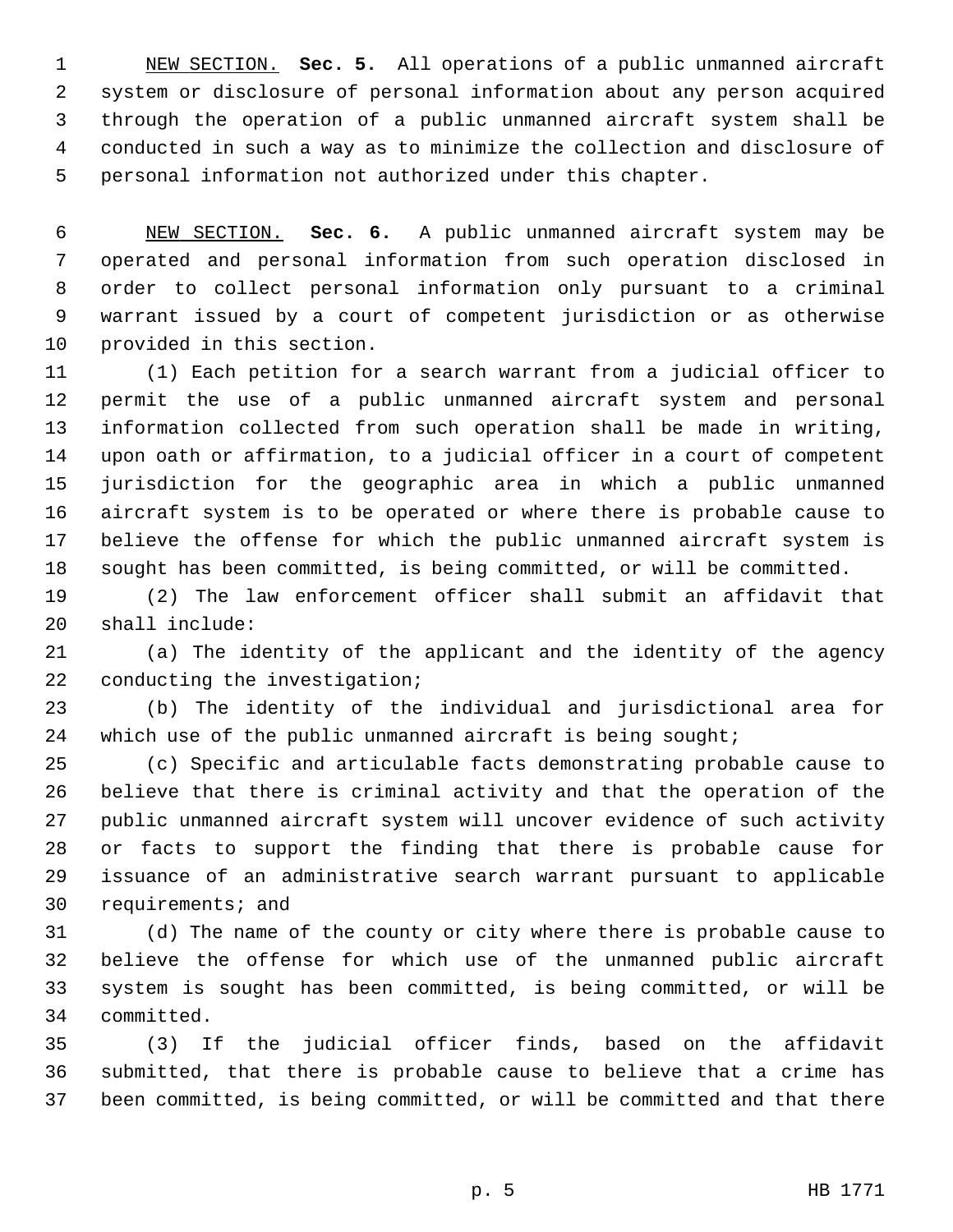1 is probable cause to believe the personal information likely to be 2 obtained from the use of the public unmanned aircraft system will be 3 evidence of the commission of such offense, the judicial officer may 4 issue a search warrant authorizing the use of the public unmanned 5 aircraft system. The search warrant shall authorize the collection of 6 personal information contained in or obtained from the public unmanned 7 aircraft system but shall not authorize the use of a biometric 8 identification system.

 9 (4) Warrants shall not be issued for a period greater than forty-10 eight hours. Extensions may be granted but shall be no longer than the 11 authorizing judicial officer deems necessary to achieve the purposes 12 for which it was granted and in no event for longer than thirty days.

13 (5) Within ten days of the execution of a search warrant, the 14 officer executing the warrant must serve a copy of the warrant upon the 15 person or persons upon whom personal information was collected except 16 notice may be delayed under section 7 of this act.

17 NEW SECTION. **Sec. 7.** A governmental entity acting under this 18 section may, when a warrant is sought, include in the petition a 19 request, which the court shall grant, for an order delaying the 20 notification required under section 6(5) of this act for a period not 21 to exceed ninety days if the court determines that there is a reason to 22 believe that notification of the existence of the warrant may have an 23 adverse result.

24 (1) An adverse result for the purposes of this section is:

25 (a) Placing the life or physical safety of an individual in danger;

26 (b) Causing a person to flee from prosecution;

27 (c) Causing the destruction of or tampering with evidence;

28 (d) Causing the intimidation of potential witnesses; or

29 (e) Jeopardizing an investigation or unduly delaying a trial.

30 (2) The governmental entity shall maintain a copy of certification.

31 (3) Extension of the delay of notification of up to ninety days 32 each may be granted by the court upon application or by certification 33 by a governmental entity.

34 (4) Upon expiration of the period of delay of notification under 35 subsection (1) or (3) of this section, the governmental entity shall 36 serve a copy of the warrant upon, or deliver it by registered or first-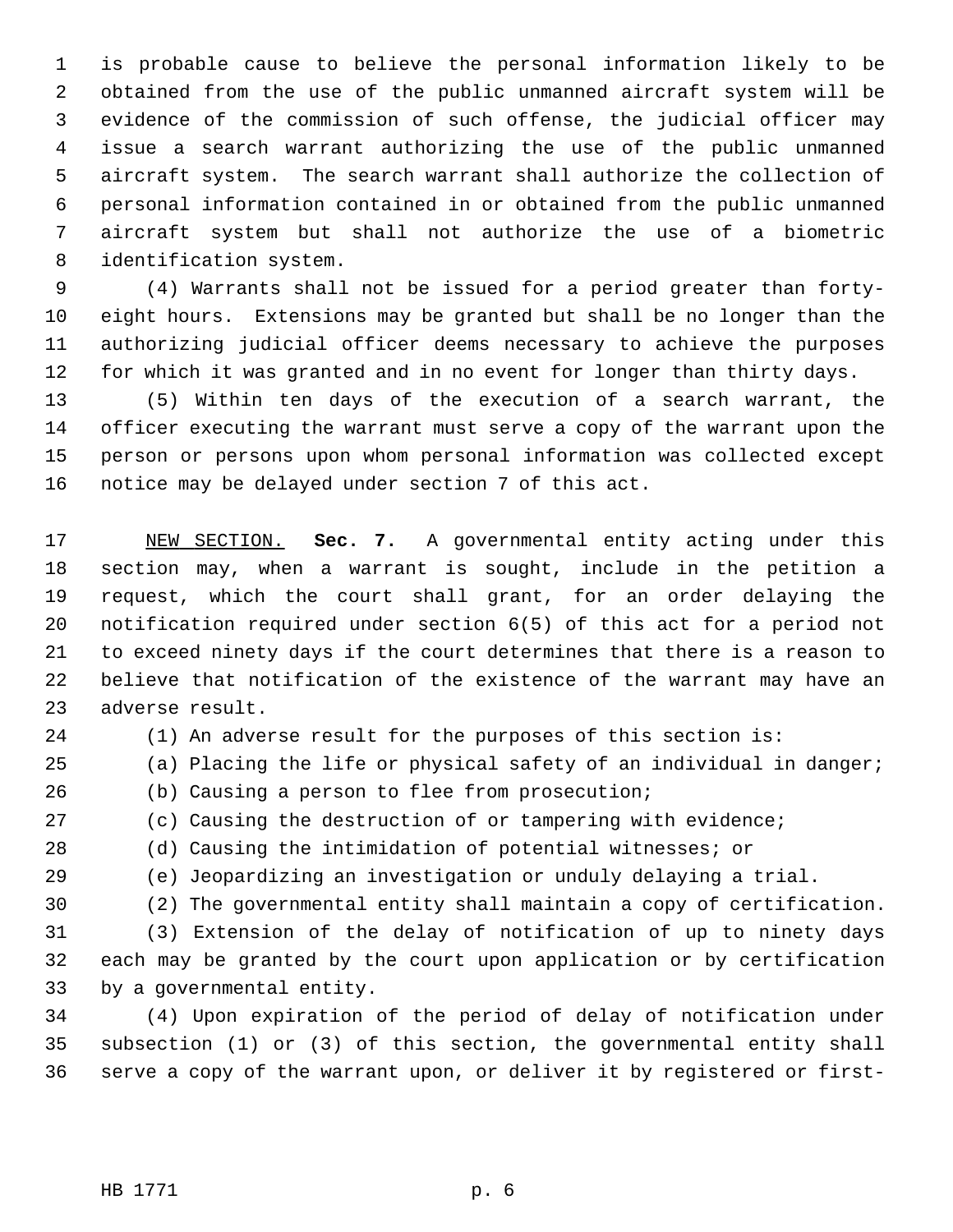1 class mail to, the person or persons upon whom personal information was 2 collected together with notice that:

 3 (a) States with reasonable specificity the nature of the law 4 enforcement inquiry; and

 5 (b) Informs the person or persons upon whom personal information 6 was collected (i) that notification was delayed; (ii) what governmental 7 entity or court made the certification or determination pursuant to 8 which that delay was made; and (iii) which provision of this section 9 allowed such delay.

10 NEW SECTION. **Sec. 8.** It shall be lawful under this section for 11 any law enforcement officer or other public official to operate a 12 public unmanned aircraft system and disclose personal information from 13 such operation if:

14 (1) Such officer reasonably determines that an emergency situation 15 exists that involves immediate danger of death or serious physical 16 injury to any person and:

17 (a) Requires operation of a public unmanned aircraft system before 18 a warrant authorizing such interception can, with due diligence, be 19 obtained;

20 (b) There are grounds upon which such a warrant could be entered to 21 authorize such operation; and

22 (c) An application for a warrant providing such operation is made 23 within forty-eight hours after the operation has occurred or begins to 24 occur.

25 (2) In the absence of a warrant, an operation of a public unmanned 26 aircraft system carried out under this subsection shall immediately 27 terminate when the personal information sought is obtained or when the 28 application for the warrant is denied, whichever is earlier.

29 (3) In the event such application for approval is denied, the 30 personal information obtained from the operation of a device shall be 31 treated as having been obtained in violation of this section and an 32 inventory shall be served on the person named in the application.

33 NEW SECTION. **Sec. 9.** A public unmanned aircraft system may be 34 operated and personal information from such operation disclosed in 35 order to collect information pursuant to administrative search warrant 36 or inspection warrant issued by a court of competent jurisdiction by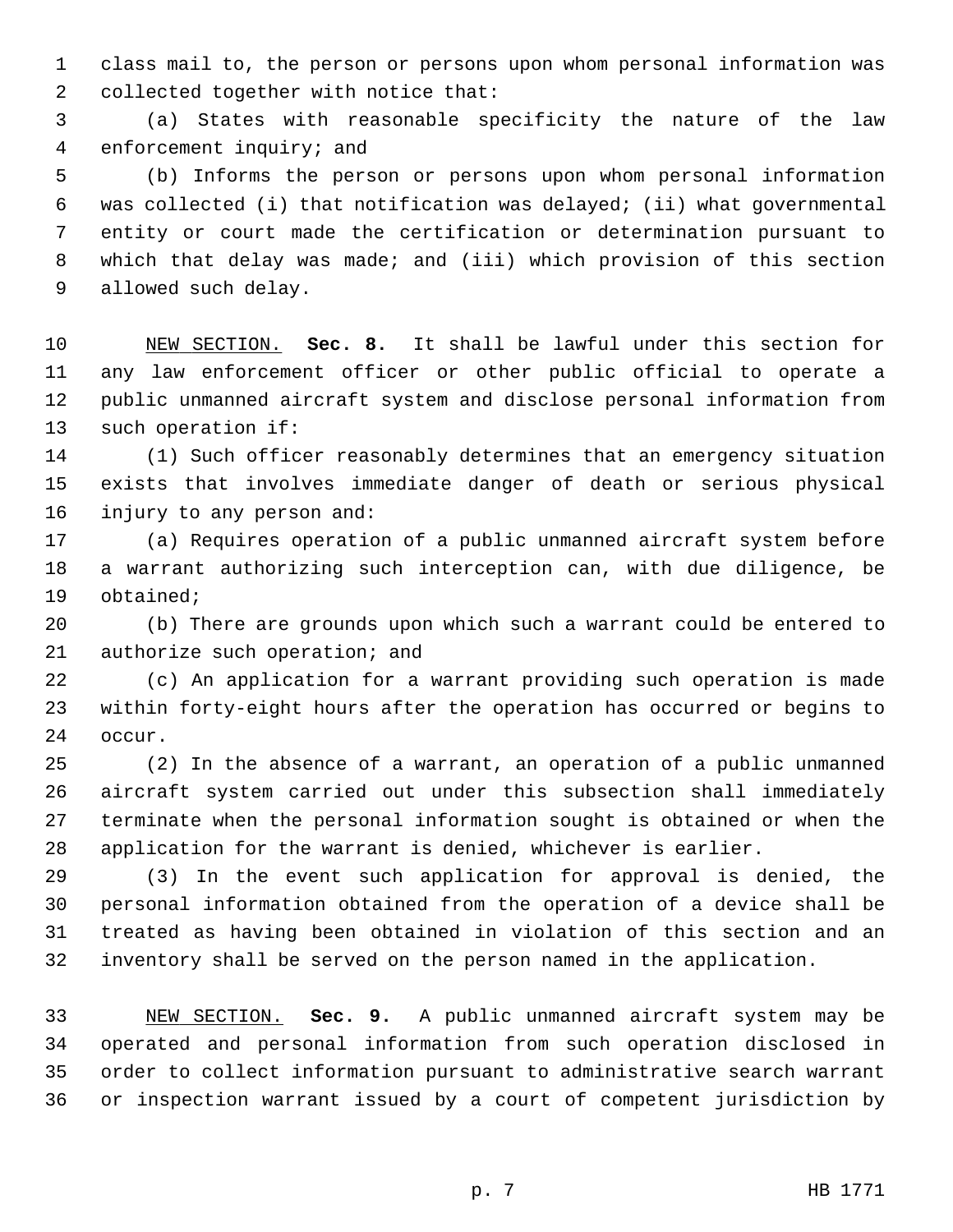1 any judicial officer having authority to issue such warrants whose 2 territorial jurisdiction encompasses the area to be inspected or 3 entered or as otherwise provided in this section.

 4 (1) Each petition for a warrant from a judicial officer to permit 5 the use of a public unmanned aircraft system and information collected 6 from such operation shall be made in writing, upon oath or affirmation, 7 to a judicial officer in a court of competent jurisdiction for the 8 geographic area in which a public unmanned aircraft system is to be 9 operated or where there is probable cause, supported by affidavit, 10 particularly describing the place, property, things, or persons to be 11 inspected, tested, or information collected and the purpose for which 12 the inspection, testing, or collection of information is to be made.

13 (2) Probable cause shall be deemed to exist if either:

14 (a) Reasonable legislative or administrative standards for 15 conducting such inspection, testing, or information collected are 16 satisfied with respect to the particular place, property, thing, or 17 person; or

18 (b) There is cause to believe that there is such a condition, 19 object, activity, or circumstance that legally justifies such 20 inspection, testing, or collection of information.

21 (3) The agency official shall submit an affidavit that shall 22 include the identity of the applicant and the identity of the agency 23 conducting the inspection.

24 (4) The supporting affidavit shall contain either a statement that 25 consent to the search and collection of information has been sought and 26 refused or facts or circumstances reasonably justifying the failure to 27 seek such consent in order to enforce effectively the safety and health 28 laws, regulations, or standards of the warrant based on legislative or 29 administrative standards for inspection.

30 (5) The affidavit shall contain factual allegations sufficient to 31 justify an independent determination by a judge that the search is 32 based on reasonable standards and the standards are being applied to a 33 particular area in a neutral and fair manner.

34 (6) The issuing judicial officer may examine the affiant under oath 35 or affirmation to verify the accuracy of any matter in the affidavit.

36 (7) Any warrant issued shall be effective for the time specified 37 therein, but not for a period of more than fifteen days unless extended 38 or renewed by the judicial officer who signed and issued the original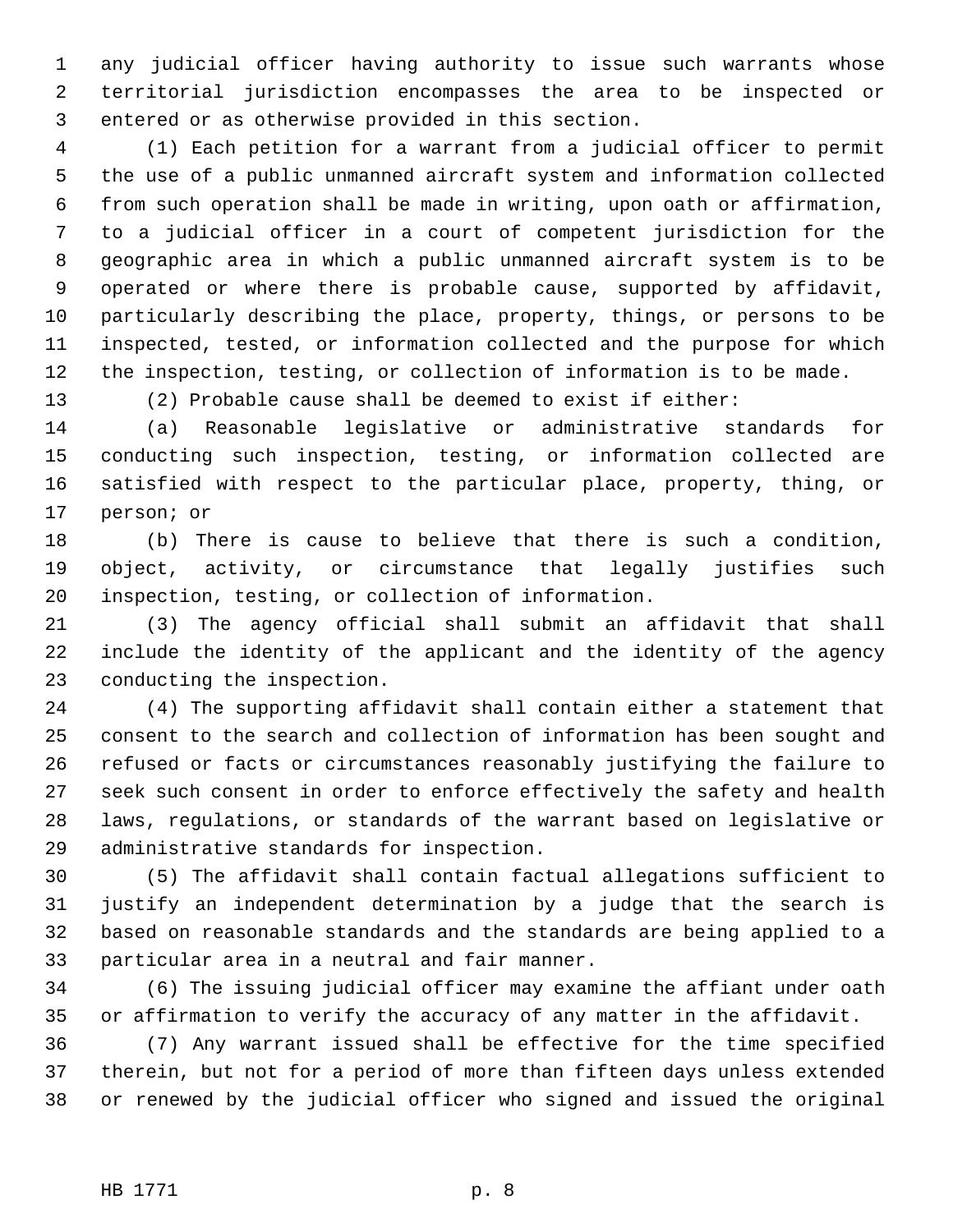1 warrant. The warrant shall be executed and shall be returned to the 2 judicial officer by whom it was issued within the time specified in the 3 warrant or within the extended or renewed time. The return shall list 4 the information collected pursuant to the warrant. After the 5 expiration of such time, the warrant, unless executed, shall be void.

 6 (8) No warrant shall be executed in the absence of the owner, 7 tenant, operator, or custodian of the premises unless the issuing 8 judicial official specifically authorizes that such authority is 9 reasonably necessary to affect the purposes of the law or regulation. 10 Entry pursuant to such a warrant shall not be made forcibly. The 11 issuing officer may authorize a forcible entry where the facts (a) 12 create a reasonable suspicion of immediate threat to the health or 13 safety of persons or to the environment or (b) establish that 14 reasonable attempts to serve a previous warrant have been unsuccessful. 15 If forcible entry is authorized, the warrant shall be issued jointly to 16 the applicant agency and a law enforcement officer shall accompany the 17 agency official during the execution of the warrant.

18 (9) No court of the state shall have jurisdiction to hear a 19 challenge to the warrant prior to its return to the issuing judicial 20 officer, except as a defense in a contempt proceeding or if the owner 21 or custodian of the place to be inspected submits a substantial 22 preliminary showing by affidavit and accompanied by proof that (a) a 23 statement included by the affiant in his or her affidavit for the 24 administrative search warrant was false and made knowingly and 25 intentionally or with reckless disregard for the truth and (b) the 26 false statement was necessary to the finding of probable cause. The 27 court may conduct in camera review as appropriate.

28 (10) After the warrant has been executed and returned to the 29 issuing judicial officer, the validity of the warrant may be reviewed 30 either as a defense to any notice of violation or by declaratory 31 judgment action brought in court. The review shall be confined to the 32 face of the warrant, affidavits, and supporting materials presented to 33 the issuing judicial officer. If the owner or custodian of the place 34 inspected submits a substantial showing by affidavit and accompanied by 35 proof that (a) a statement included in the warrant was false and made 36 knowingly and intentionally or with reckless disregard for the truth 37 and (b) the false statement was necessary to the finding of probable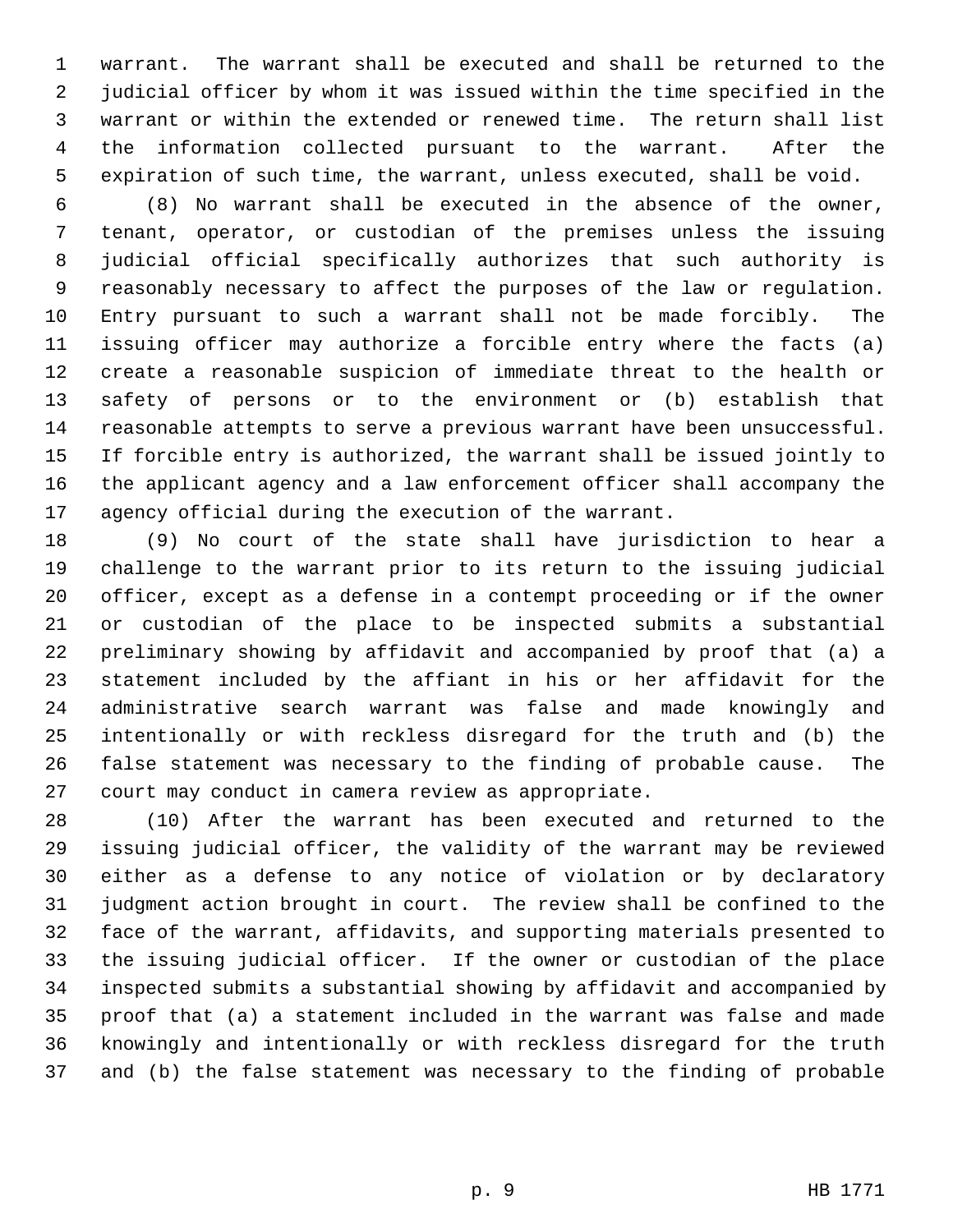1 cause, the reviewing court shall limit its inquiry to whether there is 2 substantial evidence in the record supporting the issuance of the 3 warrant and may conduct a de novo determination of probable cause.

 4 NEW SECTION. **Sec. 10.** Whenever any personal information from a 5 public unmanned aircraft system has been acquired, no part of such 6 personal information and no evidence derived therefrom may be received 7 in evidence in any trial, hearing, or other proceeding in or before any 8 court, grand jury, department, officer, agency, regulatory body, 9 legislative committee, or other authority of the state or a political 10 subdivision thereof if the collection or disclosure of that personal 11 information would be in violation of this chapter.

12 NEW SECTION. **Sec. 11.** No personal information collected on an 13 individual or area other than the target that justified the issuance of 14 a search warrant may be used, copied, or disclosed for any purpose. 15 Such personal information shall be deleted as soon as possible, and in 16 no event later than twenty-four hours after collection.

17 NEW SECTION. **Sec. 12.** Personal information collected on any 18 individual or area specified in the warrant shall be deleted within 19 thirty days unless there is a reasonable belief that the personal 20 information is evidence of criminal activity or civil liability related 21 to the reason that allowed the use of the unmanned public aircraft 22 system.

23 NEW SECTION. **Sec. 13.** The disclosure or publication, without 24 authorization of a court, by a court officer, law enforcement officer, 25 or other person responsible for the administration of this section of 26 the existence of a search warrant issued pursuant to this section, 27 application for such search warrant, any affidavit filed in support of 28 such warrant, or any personal information obtained as a result of such 29 search warrant is punishable as a class C felony.

30 NEW SECTION. **Sec. 14.** Any use of unmanned aircraft systems shall 31 fully comply with all federal aviation administration requirements and 32 guidelines.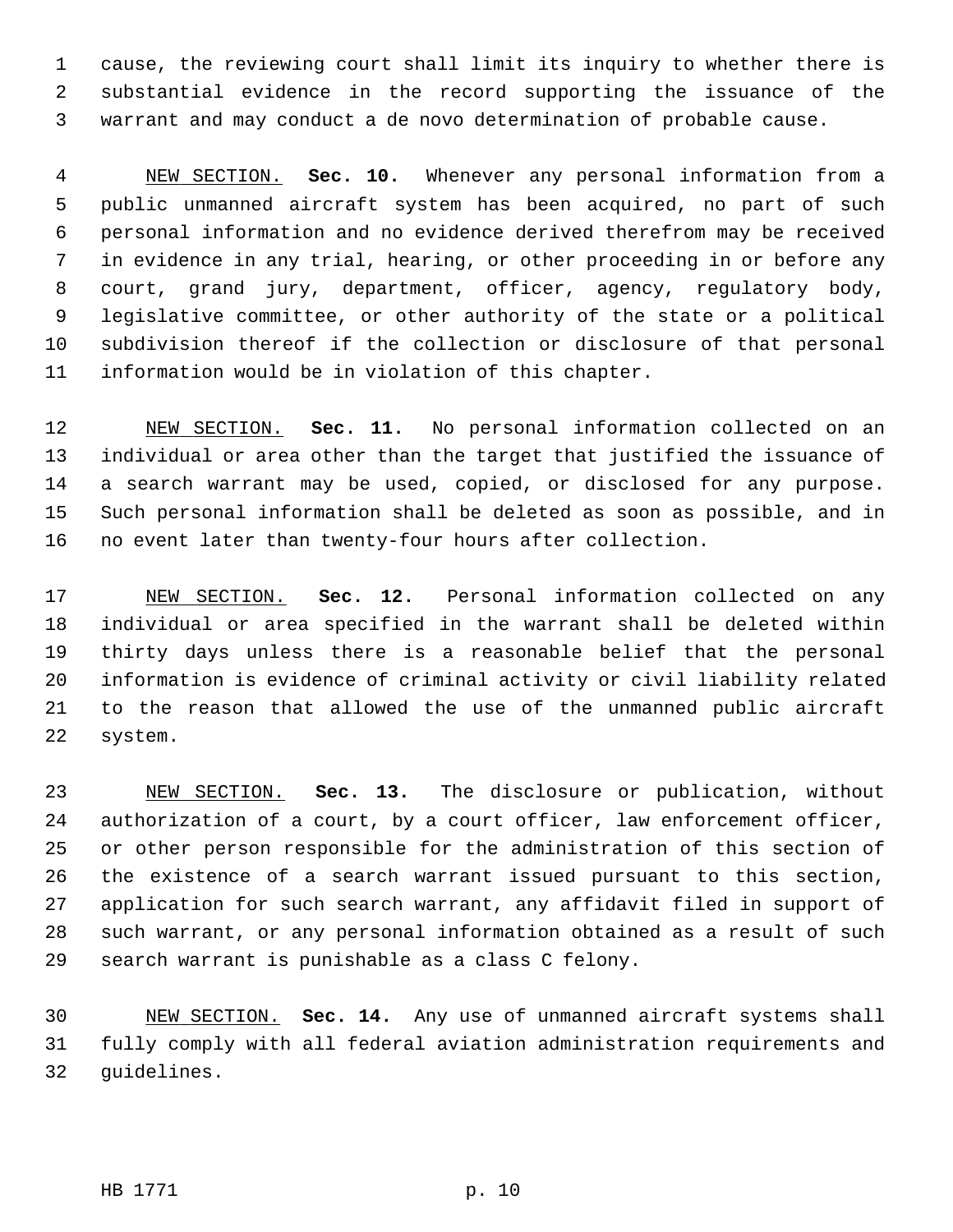1 NEW SECTION. **Sec. 15.** By July 1st of each year, any judicial 2 officer who has authorized the issuance of a search warrant or 3 extension of a public unmanned aircraft system that expired during the 4 preceding year or who has denied approval during that year shall report 5 to the chief justice of the Washington supreme court or his or her 6 designee the following information:

7 (1) The fact that a warrant or extension was applied for;

8 (2) The kind of warrant or extension applied for;

 9 (3) The fact that the warrant or extension was granted as applied 10 for, was modified, or was denied;

11 (4) The period of interceptions authorized by the order, and the 12 number and duration of any extensions of the order;

13 (5) The offense or purpose specified in the petition and the 14 probable cause giving rise to such warrant or extension of such 15 warrant; and

16 (6) The identity of the applying state agency applicant or law 17 enforcement officer, the agency making the application, and the 18 judicial officer authorizing the petition.

19 NEW SECTION. **Sec. 16.** By July 1st of each year, any law 20 enforcement agency who applied for a criminal search warrant for the 21 use of a public unmanned aircraft system shall report to the chief of 22 the Washington state patrol or his or her designee the following 23 information:

24 (1) The information required by section 15 of this act with respect 25 to each application for a search warrant or extension made during the 26 preceding calendar year;

27 (2) The general description of the information gathered under such 28 search warrant or extension including:

29 (a) The approximate nature and frequency of incriminating conduct 30 gathered;

31 (b) The approximate number of persons upon whom information was 32 gathered; and

33 (c) The approximate nature, amount, and cost of the manpower and 34 other resources used in the collection;

35 (3) The number of arrests resulting from information gathered under 36 such search warrant or extension and the offenses for which arrests 37 were made;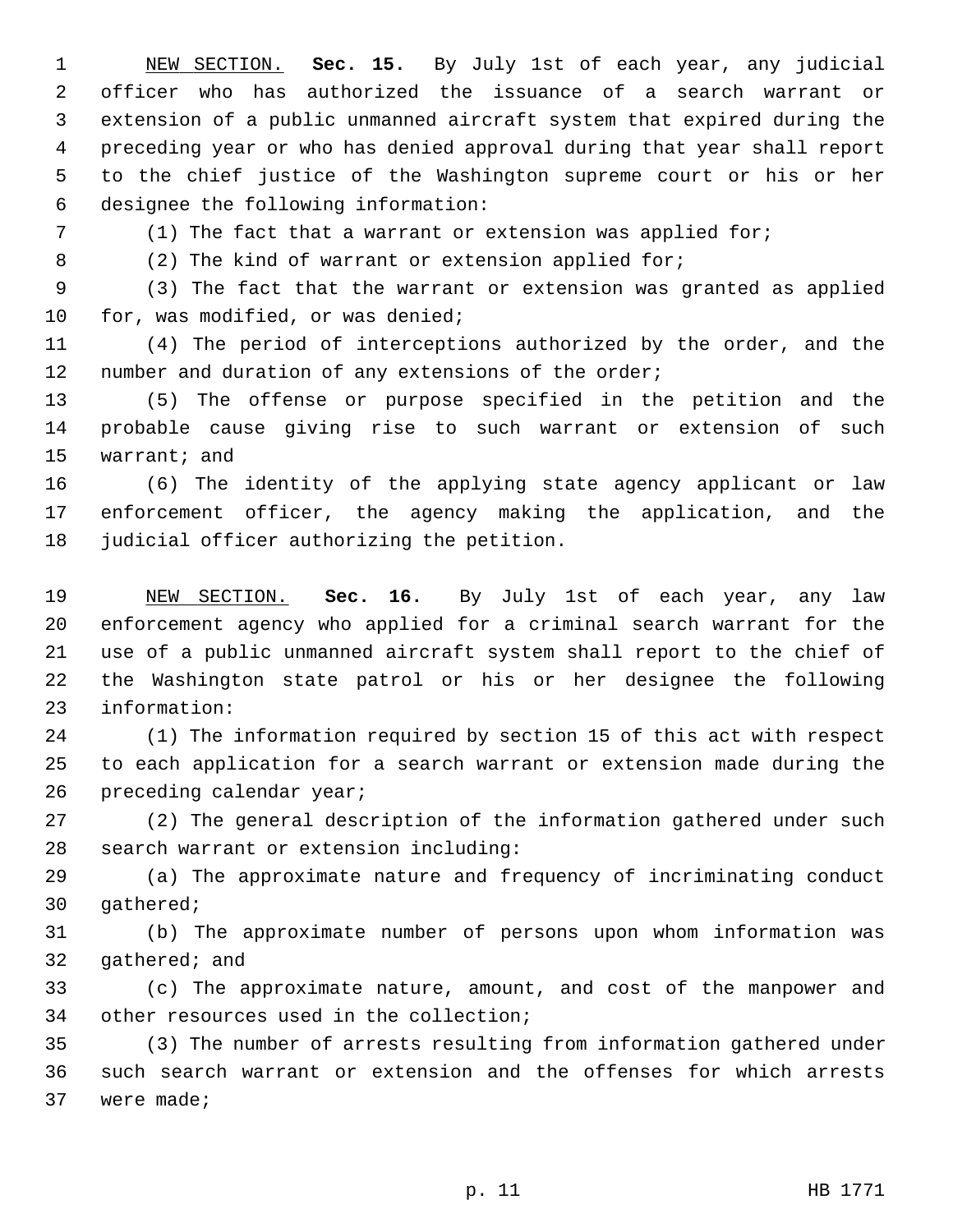1 (4) The number of trials resulting from such information;

 2 (5) The number of motions to suppress made with respect to such 3 information and the number granted or denied;

 4 (6) The number of convictions resulting from such information and 5 the offenses for which the convictions were obtained and a general 6 assessment of the importance of the information; and

 7 (7) The information required by section 15 of this act with respect 8 to search warrants or extensions obtained in the preceding calendar 9 year.

10 NEW SECTION. **Sec. 17.** By July 1st of each year, each state agency 11 that applied for an administrative search warrant or inspection warrant 12 or extension of a public unmanned aircraft system shall report to the 13 governor or his or her designee the following information:

14 (1) The fact that such a warrant or extension was applied for;

15 (2) The kind of order or extension applied for;

16 (3) The fact that the order or extension was granted as applied 17 for, was modified, or denied;

18 (4) The period of interceptions authorized by the order and the 19 number and duration of any extensions of the order;

20 (5) The identity of the applicant and state agency making the 21 petition and the judicial officer authorizing the petition;

22 (6) The probable cause giving rise to the issuance of the 23 administrative search warrant or inspection warrant in the petition or 24 extension of such warrant, including the conditions, object, activity, 25 or circumstance that legally justified such inspection, testing, or 26 collection of information;

27 (7) The general description of the information gathered under such 28 warrant or extension, including:

29 (a) The approximate nature and frequency of the information 30 gathered, collected, or inspected from such place, property, things, or 31 persons;

32 (b) The approximate number of persons upon whom personal 33 information was gathered; and

34 (c) The approximate nature, amount, and cost of the manpower and 35 other resources used in the collection or inspection; and

36 (8) If applicable, the identity of the judicial officer authorizing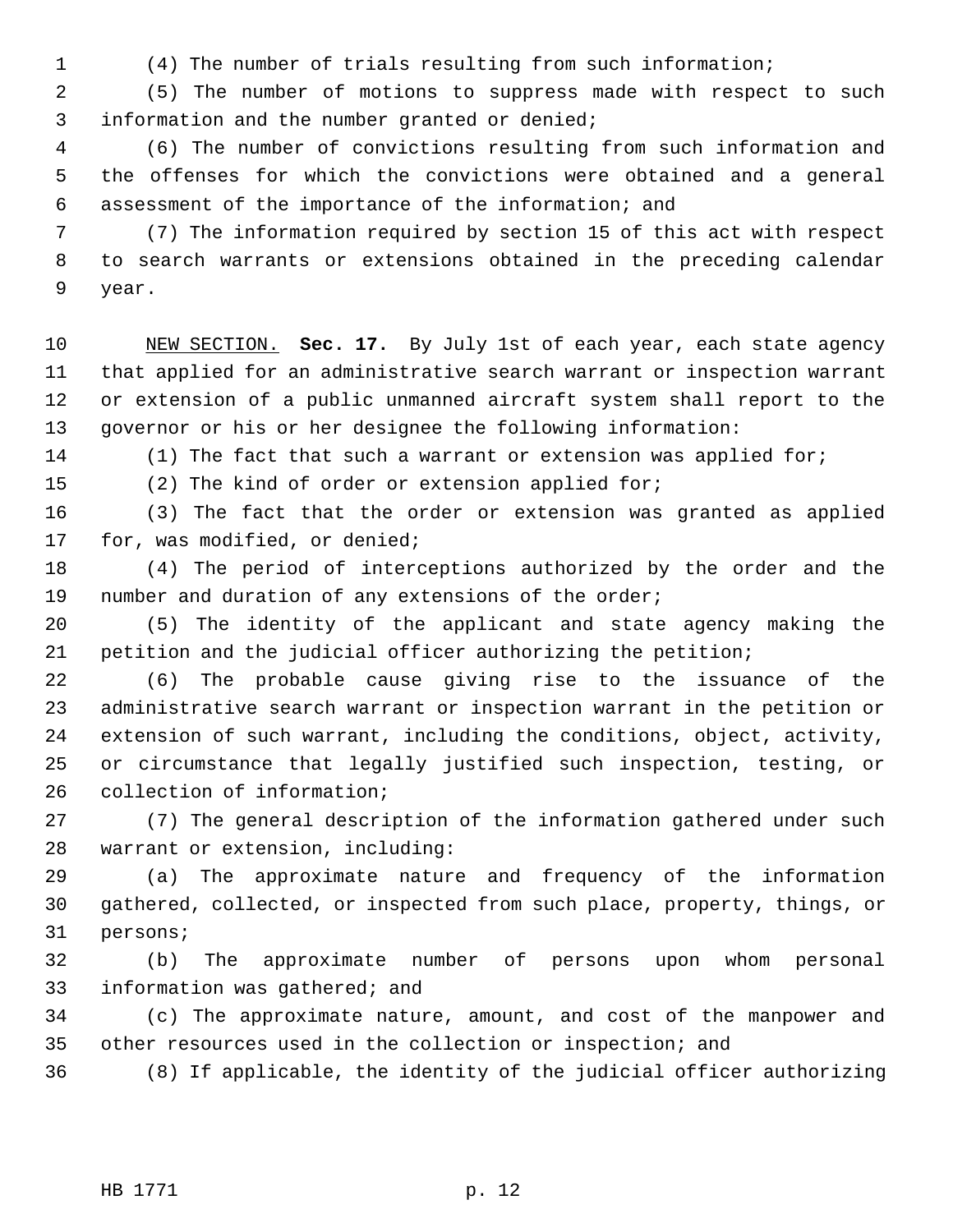1 forcible entry, the identity of the law enforcement officer who 2 assisted the agency official, and information justifying the issuance 3 of the forcible entry order.

 4 NEW SECTION. **Sec. 18.** By December 1st of each year, the chief 5 justice of the Washington supreme court or his or her designee, the 6 chief of the Washington state patrol or his or her designee, and the 7 governor or his or her designee shall transmit to the legislature a 8 full and complete report concerning the number of applications for 9 search warrants authorizing or approving operation of a public unmanned 10 aircraft system or disclosure of information or data from the operation 11 of a public unmanned aircraft system pursuant to this section and the 12 number of search warrants and extensions granted or denied pursuant to 13 this section during the preceding calendar year. Such report shall 14 include a summary and analysis of all the data required to be filed 15 with the Washington supreme court, the Washington state patrol, and the 16 governor.

17 NEW SECTION. **Sec. 19.** Excluding personally identifiable 18 information, records required by sections 15 through 18 of this act 19 shall be open to public disclosure under the Washington public records 20 act, chapter 42.56 RCW.

21 NEW SECTION. **Sec. 20.** The governing body of any locality 22 permitting the use of public unmanned aircraft systems shall publish 23 publicly available written policies and procedures for the use of 24 public unmanned aircraft systems by the law enforcement agencies of 25 such locality.

26 NEW SECTION. **Sec. 21.** The governing body of any locality 27 permitting the use of public unmanned aircraft systems shall, by 28 ordinance, require the law enforcement agency of such locality 29 operating a public unmanned aircraft system to maintain records of each 30 use of a public unmanned aircraft system, including the date, time, 31 location of use, target of data collection, type of data collected, the 32 justification for the use, the operator of the public unmanned aircraft 33 system, and the person who authorized the use.